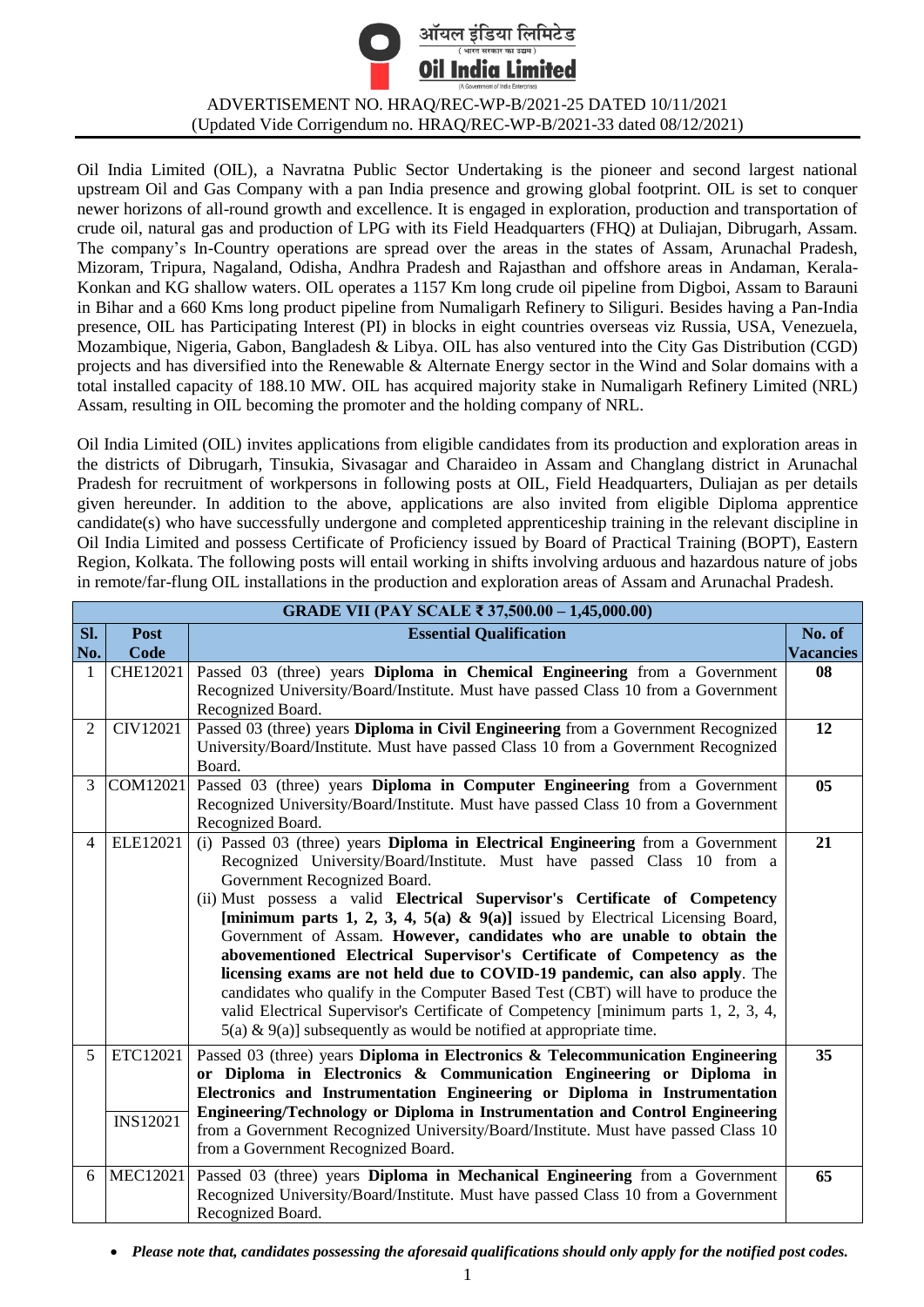# **Reservation:**

| <b>POST CODE</b>    | UR | <b>SC</b> | <b>ST</b> | $ OBC(NCL) $ EWS |  |
|---------------------|----|-----------|-----------|------------------|--|
| <b>CHE12021</b>     |    |           |           |                  |  |
| CIV12021            |    |           |           |                  |  |
| COM12021            |    |           |           |                  |  |
| ELE12021            |    |           |           |                  |  |
| ETC12021 / INS12021 | 14 |           |           |                  |  |
| MEC12021            |    |           |           |                  |  |

**Note:**

- (i) In addition to the reservation of posts for SC, ST, OBC (Non-Creamy Layer) and EWS, posts will also be reserved for Persons with Benchmark Disabilities and Ex-Servicemen as per Government of India guidelines/instructions.
- (ii) Reservation for Persons with Benchmark Disabilities: 06 nos.
- (iii) The above posts are identified suitable for Persons with Benchmark Disabilities as given hereunder:

| <b>Post Code</b>    | <b>Persons with Benchmark Disabilities</b>               |
|---------------------|----------------------------------------------------------|
| <b>CHE12021</b>     | D, HH, OA, OL, BL, Dw, AAV, ASD (M), SLD, MI, MD         |
| CIV12021            | LV, D, HH, OA, OL, Dw, AAV, SLD, MI, MD                  |
| COM12021            | LV, D, HH, OL, BL, LC, Dw, AAV, ASD (M), SLD, MI, MD     |
| ELE12021            | D, HH, OL, LC, Dw, AAV, SLD, MI, MD                      |
| ETC12021 / INS12021 | LV, D, HH, OA, OL, CP, LC, Dw, AAV, ASD (M), SLD, MI, MD |
| <b>MEC12021</b>     | LV, D, HH, OA, OL, LC, Dw, AAV, ASD (M), SLD, MI, MD     |

(iv) Abbreviations: UR=Unreserved, ST=Scheduled Tribes, SC=Scheduled Caste, OBC(NCL)=Other Backward Classes (Non-Creamy Layer), EWS=Economically Weaker Sections, LV=Low Vision, D=Deaf, HH=Hard of Hearing, OA=One Arm, OL=One Leg, BL=Both Legs, CP=Cerebral Palsy, LC=Leprosy Cured, Dw=Dwarfism, AAV=Acid Attack Victims, ASD=Autism Spectrum Disorder (M=Mild), SLD=Specific Learning Disability, MI=Mental Illness, MD=Multiple Disabilities.

# **1.0 AGE-LIMIT (AS ON THE CRUCIAL DATE i.e. 09/12/2021):**

| SN. | <b>CATEGORY</b>               | <b>AGE LIMIT</b>                      |
|-----|-------------------------------|---------------------------------------|
|     | <b>GENERAL</b>                | Minimum 18 Years and Maximum 30 Years |
| ∼.  | <b>SC/ST</b>                  | Minimum 18 Years and Maximum 35 Years |
|     | <b>OBC</b> (Non-Creamy Layer) | Minimum 18 Years and Maximum 33 Years |

- (i) Minimum age limit is 18 years for all categories and age relaxation to Persons with Benchmark Disabilities/Ex-Servicemen shall be as per Government of India directives.
- (ii) Date of Birth (DOB) as mentioned in the Admit Card or Pass Certificate or Marksheet of Class 10 issued by the concerned Government Recognized Education Board will only be considered as valid proof of date of birth. No other document will be accepted for verification of date of birth.
- (iii) Diploma apprentice candidate(s) who have successfully undergone and completed apprenticeship training in the relevant discipline in Oil India Limited and possess Certificate of Proficiency issued by Board of Practical Training (BOPT), Eastern Region, Kolkata will be given age relaxation over and above the maximum age limit prescribed for different category(s) in this notification to the extent of the duration of apprenticeship training period they have undergone in OIL.
- (iv) The Listed-I, Listed-II & Listed-III category of Work Contract Labours (WCLs) will be allowed age relaxation to the extent of service rendered by them as Contract Labours through the contractors for execution of OIL's contractual jobs for being considered in direct recruitment subject to a maximum age limit of 50 years. This is subject to fulfilment of the requisite notified criteria.
- (v) Internal OIL employees will be allowed age relaxation to the extent of service rendered by them as OIL employees for being considered in direct recruitment subject to a maximum age limit of 50 years. This is subject to fulfilment of the requisite notified criteria.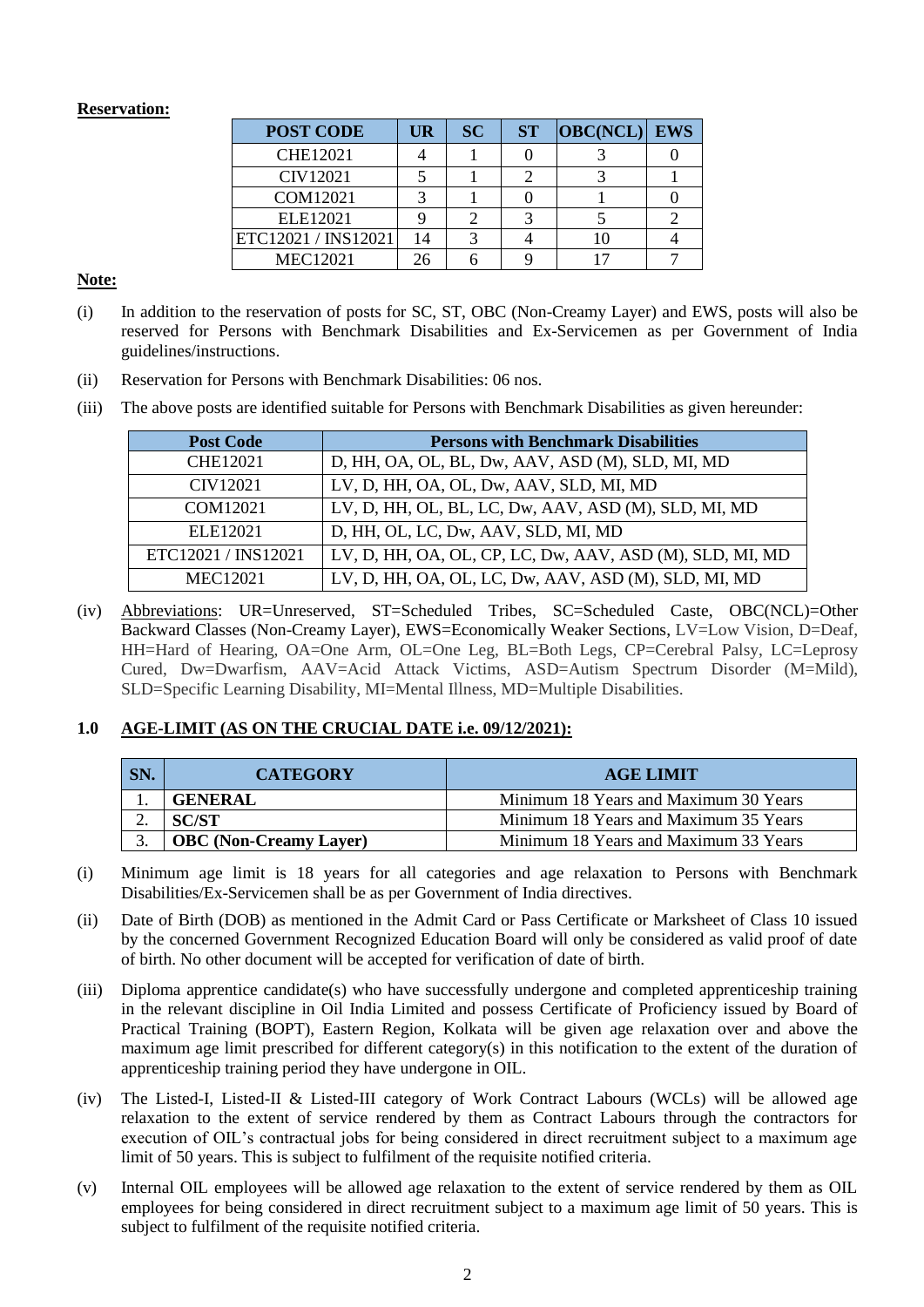# **2.0 CONCESSIONS & RELAXATIONS:**

- (i) Relaxations in age will be provided to the respective categories, as given in the relevant clause hereinabove.
- (ii) SC/ST/EWS/Persons with Benchmark Disabilities/Ex-Servicemen candidates are exempted from payment of online application fee.
- (iii) Eligible SC/ST/Persons with Benchmark Disabilities candidates appearing in applicable selection test(s) will be reimbursed 2nd class Rail/Bus fare by the shortest route on production of proof as per rules.

# **3.0 SELECTION METHODOLOGY:**

- (i) Only those candidates, who fulfill the eligibility criteria mentioned in this advertisement/notification as on the crucial date will be called for the Computer Based Test (CBT).
- (ii) The selection process shall consist of a Computer Based Test (CBT) wherein the qualifying marks will be minimum 40% marks for SC/ST/Persons with Benchmark Disabilities and minimum 50% marks for others.
- (iii) Candidates will be called for Computer Based Test (CBT) only on the basis of their declaration in the completed online application form.
- (iv) The question paper for Computer Based Test (CBT) will consist of 3 (three) sections as detailed hereunder viz. (A) English Language & General Knowledge/Awareness with some questions on Oil India Limited; (B) Reasoning, Arithmetic/Numerical & Mental Ability and (C) Relevant Technical Knowledge in the course curriculum depending on the trade. Accordingly, the Computer Based Test (CBT) will assess the candidates on the following parameters and distribution of marks:

| Section /                                             | <b>Parameters</b>                                                                                                                                               | <b>Percentage of Marks</b> |
|-------------------------------------------------------|-----------------------------------------------------------------------------------------------------------------------------------------------------------------|----------------------------|
| Part                                                  |                                                                                                                                                                 |                            |
| $\mathbf{A}$                                          | English Language & General Knowledge /Awareness and<br>Questions on Oil India Limited.                                                                          | 20%                        |
| Reasoning, Arithmetic/Numerical & Mental Ability<br>B |                                                                                                                                                                 | 20%                        |
| C                                                     | Domain or Relevant Technical Knowledge:<br>Questions will be based on the qualification prescribed for the<br>post and commensurate with the level of the post. | 60%                        |
| 100%<br>TOTAL.                                        |                                                                                                                                                                 |                            |

- (v) The Computer Based Test (CBT) will comprise of questions in the multiple-choice questions (MCQ) format.
- (vi) There will be no negative marking in the Computer Based Test (CBT).
- (vii) The Computer Based Test (CBT) will be bilingual i.e. English & Assamese.
- (viii) The total duration of the Computer Based Test (CBT) will be 02 (two) hours.
- (ix) Compensatory time in addition to the duration of the Computer Based Test (CBT) will be allowed to eligible candidates who are Persons with Benchmark Disabilities, as applicable.
- (x) In the final merit list for selection, if Computer Based Test (CBT) marks of more than one candidate are same, then the candidate who obtains more marks in Part-C of the Computer Based Test (CBT) will be given preference. In case, if the marks in Part-C are same, then the candidate who obtains more marks in Part-B will be given preference. If the marks in Part-B are also same, then the candidate older in age will be given preference in the final merit list.
- (xi) Final selection will be made in order of merit on the basis of the marks obtained in the Computer Based Test (CBT) only.

# **4.0 DOCUMENT(S)/CERTIFICATE(S)/TESTIMONIAL(S):**

(i) Candidate(s) will have to possess all the compulsory document(s)/certificate(s)/testimonial(s), as applicable, and will have to produce them as required (in original and required copies) for the purpose of uploading in the online system/submit at the appropriate stage, as applicable, during the recruitment process. The list of essential document(s)/certificate(s)/testimonial(s) for further necessary requirements is given as under: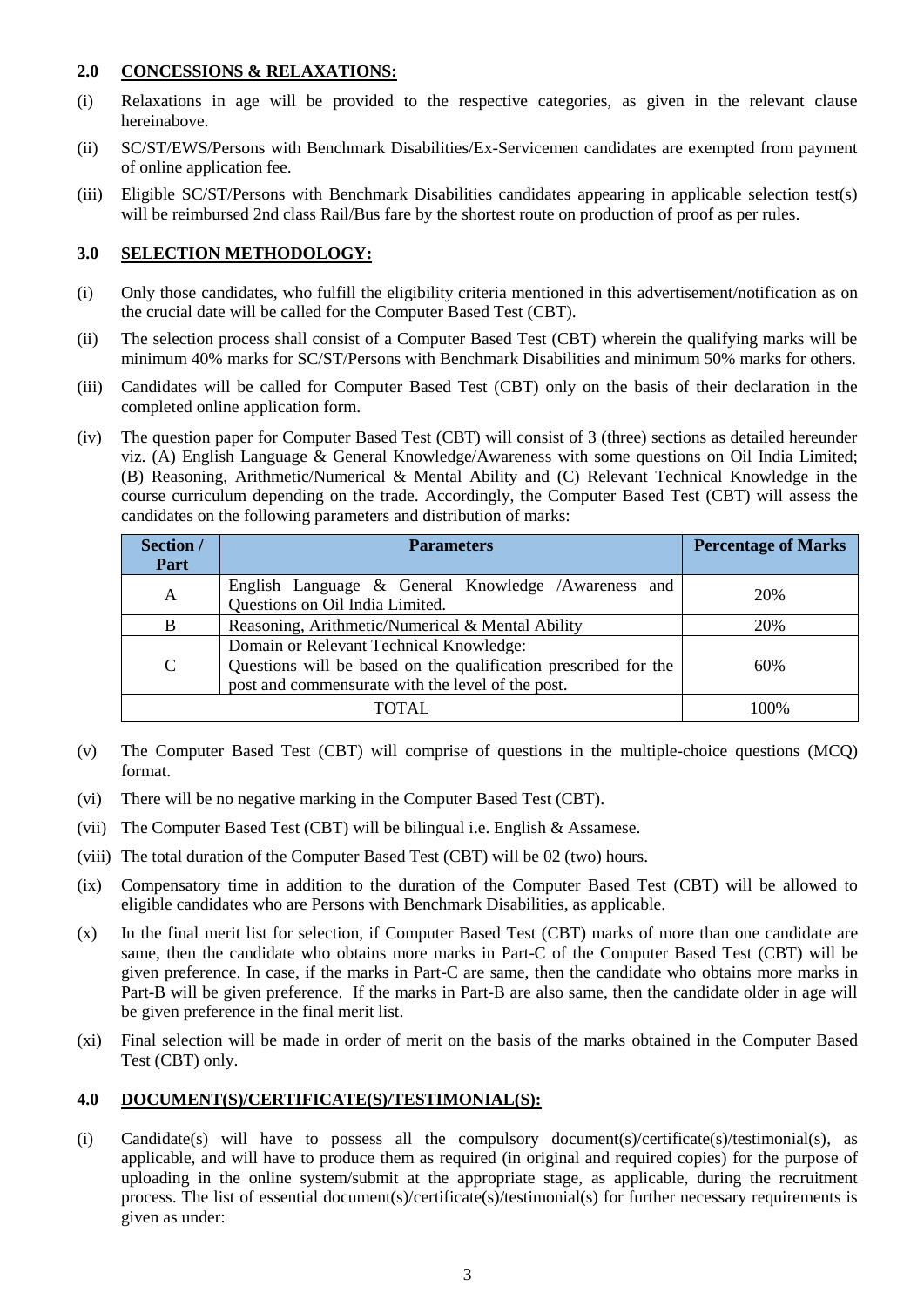| <b>POST CODE</b><br>SN. | <b>COMPULSORY VALID DOCUMENTS/CERTIFICATES/TESTIMONIALS</b>                                                                                                                                                                                                               |  |
|-------------------------|---------------------------------------------------------------------------------------------------------------------------------------------------------------------------------------------------------------------------------------------------------------------------|--|
| 1 to 6.                 | Valid Employment Exchange Registration Card / Zila Sainik Welfare Office<br>Registration Card for Ex-Servicemen.                                                                                                                                                          |  |
| 1 to 6.                 | Admit Card or Pass Certificate or Marksheet of Class 10 issued by the concerned<br>Government Recognized Education Board as valid proof of date of birth.                                                                                                                 |  |
| 1, 2, 3, 5, 6.          | (a) Marksheet and Pass Certificate of Class 10 issued by the concerned Government<br>Recognized Education Board.                                                                                                                                                          |  |
|                         | (b) Marksheet and Pass Certificate of 03 (three) years diploma in the relevant<br>engineering discipline issued by the concerned Government Recognized<br>University/Board/Institute, as applicable.                                                                      |  |
| $\overline{4}$          | (a) Marksheet and Pass Certificate of Class 10 issued by the concerned Government<br>Recognized Education Board.                                                                                                                                                          |  |
|                         | (b) Marksheet and Pass Certificate of 03 (three) years diploma in the relevant<br>engineering discipline issued by the concerned Government Recognized<br>University/Board/Institute, as applicable.                                                                      |  |
|                         | (c) Valid Electrical Supervisor's Certificate of Competency [minimum parts 1, 2, 3,<br>4, 5(a) & 9(a)] issued by Electrical Licensing Board, Government of Assam.                                                                                                         |  |
| 1 to 6.                 | Certificate of Proficiency issued by Board of Practical Training (BOPT), Eastern<br>Region, Kolkata in case of diploma apprentice candidate(s) who have successfully<br>undergone and completed apprenticeship training in respective discipline in Oil India<br>Limited. |  |
| 1 to 6.                 | Caste Certificate of SC/ST/OBC, if applicable.                                                                                                                                                                                                                            |  |
| 1 to 6.                 | Non-Creamy Layer (NCL) Certificate which should also be valid as on the date of<br>appointment, if applicable.                                                                                                                                                            |  |
| 1 to 6.                 | Income & Assets Certificate to be Produced by Economically Weaker Sections which<br>should also be valid as on the date of appointment, if applicable.                                                                                                                    |  |
| 1 to 6.                 | Disability Certificate (in case of Persons with Benchmark Disabilities).                                                                                                                                                                                                  |  |
| 1 to 6.                 | Valid Discharge Certificate/Book/Service & Release Certificate for Ex-Servicemen<br>clearly showing Personal Particulars and Service Particulars, if applicable.                                                                                                          |  |
| 1 to 6.                 | Photo Pass for WCL, if applicable.                                                                                                                                                                                                                                        |  |
| 1 to 6.                 | Valid No Objection Certificate signed by concerned Authority, if employed in<br>Government Service/Public Sector Undertaking (including Oil India Limited).                                                                                                               |  |

- (ii) The essential documents/certificates/testimonials will have to be uploaded at the time of online application, as applicable. Candidate(s) must ensure that all the details provided by the candidates in the online application form tally with the respective documents/certificates/testimonials. Any mismatch in the declaration on the online application form with the respective documents/certificates/testimonials shall lead to rejection of candidature at any stage of the selection process.
- (iii) All the documents/certificates/testimonials submitted by the candidate(s) will be verified from the concerned Issuing Authorities.
- (iv) During document verification at any stage of the selection process, the candidature may be rejected if the document(s)/certificate(s)/testimonial(s) etc. are not found to be in order or as per our requirement. Further, in case it is detected that a candidate has furnished any incorrect/doctored/false information/document(s)/ certificate(s)/testimonial(s) or has suppressed any material fact(s), his/her candidature will stand cancelled and name of such candidate(s) will be blacklisted for applying against any post in Oil India Limited in future.

# **5.0 MEDICAL FITNESS/PRE-EMPLOYMENT MEDICAL EXAMINATION (PEME):**

Appointment of provisionally selected candidate(s) is subject to his/her being declared medically fit as per the standards prescribed in the Physical Fitness criteria available on OIL's website. The provisionally selected candidates will have to undergo Pre-Employment Medical Examination (PEME) at OIL Hospital, Duliajan, Assam OR PEME may also be conducted by a Government Medical Officer not below the rank of a Civil Surgeon OR by an Authorized Medical Officer of a hospital empaneled by the Company (List of company empaneled hospital will be provided later if required).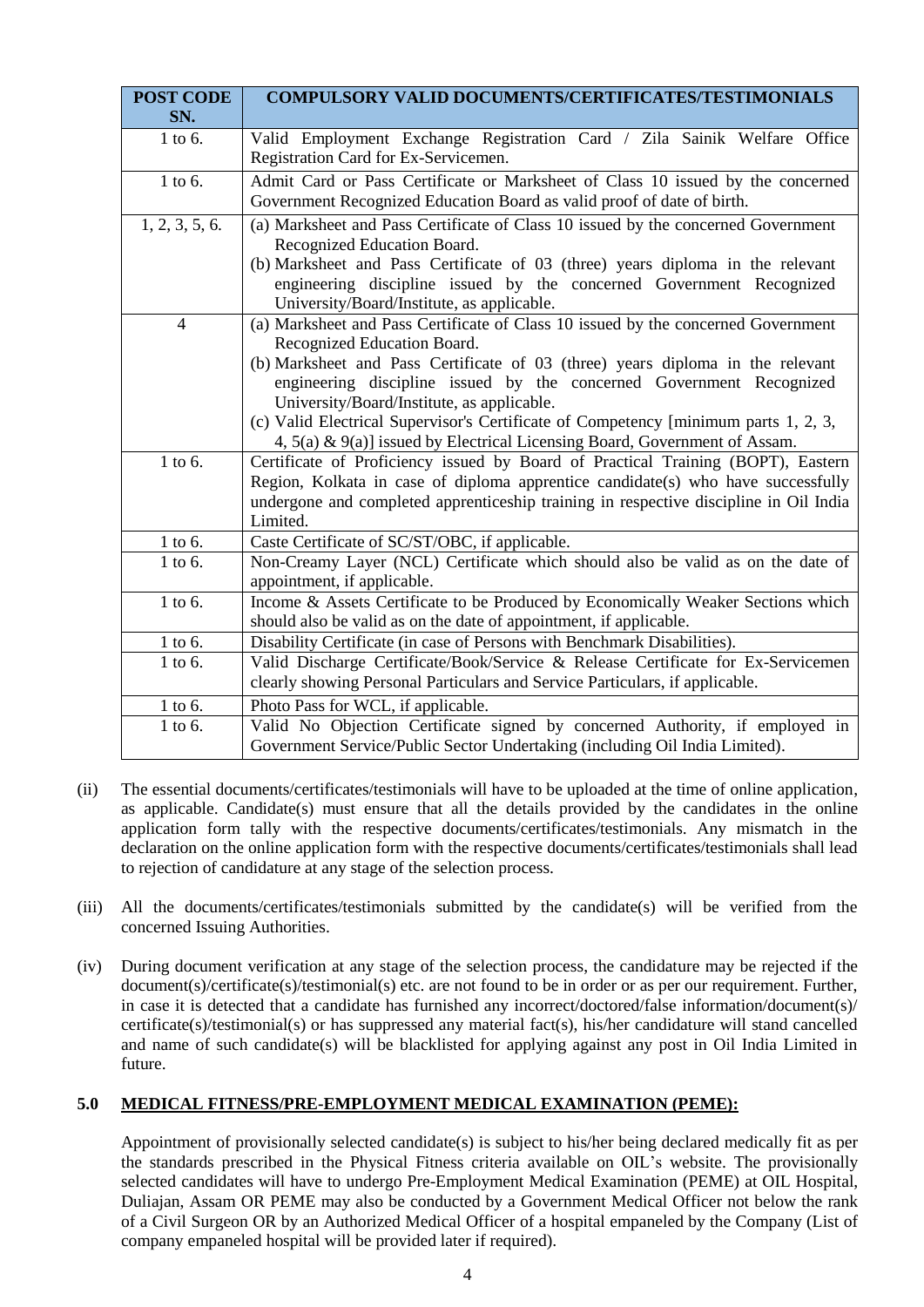#### **6.0 APPOINTMENT OF PROVISIONALLY SELECTED CANDIDATE(S):**

- (i) Provisionally selected candidate(s) will be appointed as a 'Probationer' for a period of 12 (twelve) months. Upon successful completion of probationary period, the probationer will be considered for confirmation subject to satisfactory performance during the probationary period. In the event of the performance of a probationer being found unsatisfactory, the probationary period will be extended for a period of 06 (six) months beyond the initial probationary period of 12 (twelve) months. If at the end of the extended period of probation of 06 (six) months, the performance of the probationer is still found unsatisfactory, another extension of 06 (six) months can be given in the probationary period. However, even if after two extensions of 06 (six) months each the performance of the probationer is still not satisfactory, his/her appointment will stand terminated. A 'probationer' will be confirmed through a letter expressly mentioning the advice of confirmation, the effective date of confirmation and without which there will be no deemed confirmation or automatic confirmation at the end of the probationary period of 12 (twelve) months or the extended period of probation, if any.
- (ii) The appointment as a 'Probationer' in the above post(s) will be provisional and further subject to verification of all the documents/certificates/testimonials submitted in respect of age; caste; non-creamy layer (NCL), if applicable; education; experience and others, as applicable, as well as verification of character & antecedents through appropriate authority. The probationer will be eligible for confirmation in the Company in a regular grade only after requisite documents/certificates/testimonials are duly verified as authentic and positive character and antecedents are received from the concerned Issuing Authorities, subject to fulfilment of condition stipulated at Clause-6.0 (i) above. In case the verification report received from the Issuing Authorities reveals that any of the documents/certificates/testimonials submitted by the probationer is/are false/fake/incorrect or any adverse report of character and antecedents is received from the appropriate authority or in the event of giving any false declaration in the Personal Bio-data filled and duly signed at the time of employment, the provisional appointment as a 'Probationer' will be terminated/cancelled/disqualified at any stage with 15 (fifteen) days notice, besides being liable for penal action under the provisions of the Indian Penal Code.

## **7.0 GENERAL INSTRUCTIONS:**

- (i) In view of the current situation arising out of COVID-19 pandemic, all applicable guidelines/directives/orders issued by the Government pertaining to COVID-19 pandemic situation will be strictly followed and as such, the selection process might get delayed/extended/postponed/cancelled in line with the Government guidelines. Hence, the candidates are advised to keep checking OIL's website regularly.
- (ii) Candidates are advised to strictly abide by all the applicable guidelines/directives/orders issued by the Government pertaining to COVID-19 pandemic situation and accordingly, take all necessary precautionary safety measures (wearing of mask, carrying hand sanitizer, maintaining social distance, maintaining hygiene etc.) during the selection process.
- (iii) Candidate(s) are advised to carefully read the full advertisement for details of eligibility criteria and selection methodology before submission of the online application form.
- (iv) Candidate(s) are advised to furnish the correct information about their qualification, age, caste category etc.
- (v) Valid caste certificate must be produced by SC/ST/OBC candidate(s) in the prescribed format as per Government of India and issued by competent authority indicating clearly the candidate's caste, the Act/Order under which the caste is recognized as SC/ST/OBC, the village/town the candidate is ordinarily a resident of and other details, as necessary.
- (vi) For claiming the benefit of OBC (Non-Creamy Layer) category, the candidate(s) must produce a latest caste certificate as per proforma prescribed by Government of India and issued by the Competent Authority which would, amongst others, specifically mention that the candidate(s) do not belong to the persons/sections (creamy layer). Further, the valid OBC certificate should also clearly indicate that the candidate does not belong to creamy layer as defined by the Government of India for applying to posts and services under the Central Government. Candidate(s) with OBC caste but belonging to creamy layer are not entitled to OBC reservation/relaxation benefits.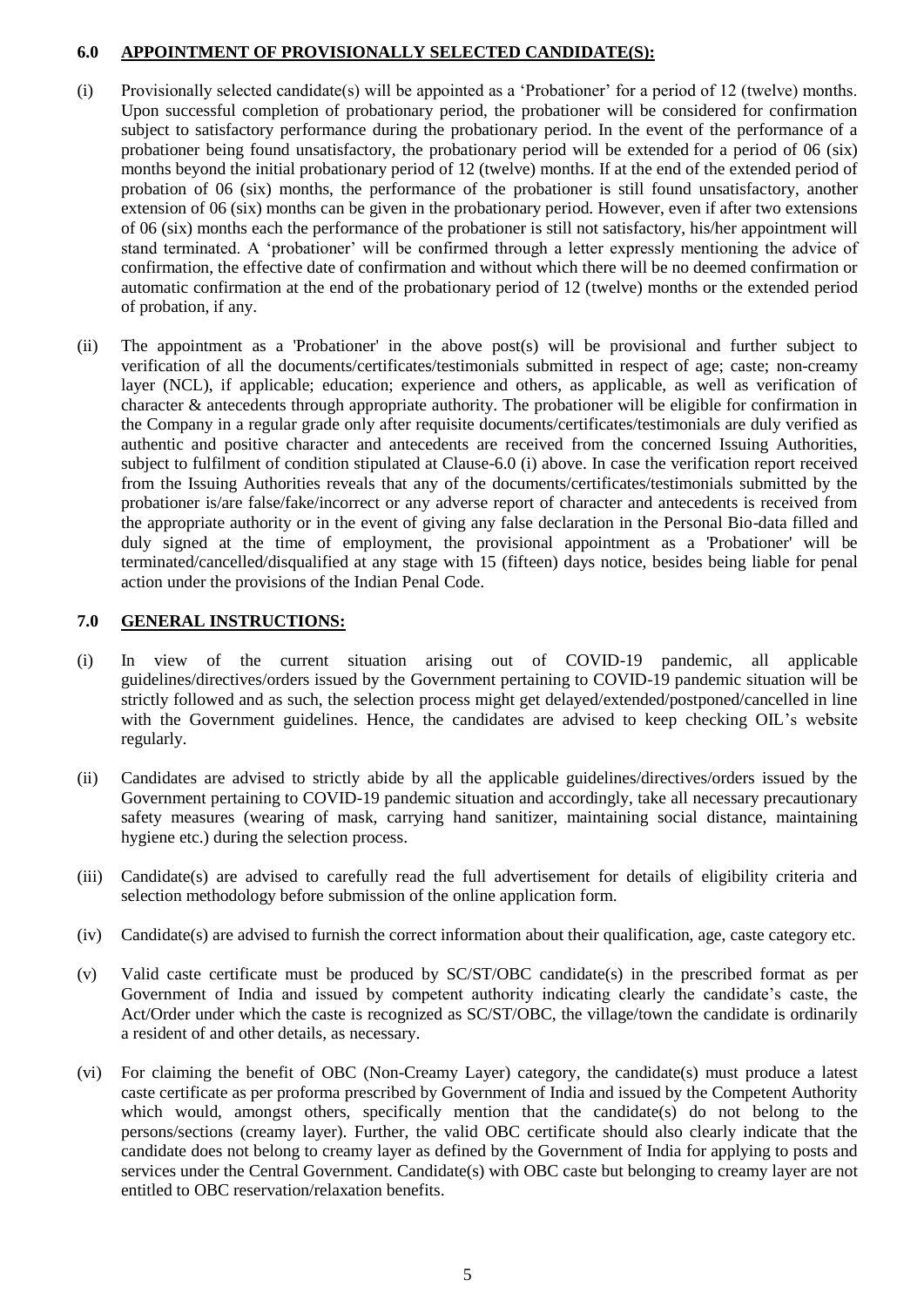- (vii) Candidate(s) seeking reservation under Economically Weaker Sections (EWS) category must produce a valid Income and Assets Certificate issued by the Competent Authority as per the prescribed format of the Government of India with regard to Economically Weaker Sections (EWS).
- (viii) In case of Persons with Benchmark Disabilities, candidate(s) must produce a valid disability certificate in support of their claims clearly indicating that the degree of disability is 40% or more, in the prescribed format(s) as per Government of India and issued by the Competent Authority. The Competent Authority to issue disability certificate shall be a Medical Board duly constituted by the Central or a State Government of India.
- (ix) In case of Ex-Servicemen, candidate(s) must produce a valid Zila Sainik Welfare Office registration card and valid Discharge Book/Service and Release Certificate for Ex-Servicemen (pages containing Personal Particulars and Service Particulars).
- (x) Candidate(s) must produce a valid Employment Exchange Registration Card issued by an Employment Exchange within the production and exploration areas of Oil India Limited in the districts of Dibrugarh, Tinsukia, Sivasagar and Charaideo in Assam and Changlang district in Arunachal Pradesh.
- (xi) The candidate(s) will be wholly/exclusively responsible for the information provided in his/her online application form. All details given in the online application form will be treated as final and no changes will be entertained.
- (xii) Candidate(s) employed in Government/Public Sector Undertaking (including Oil India Limited) must produce a 'No Objection Certificate' from the present employer. In case the candidate fails to submit the 'No Objection Certificate' at the applicable stage, his/her candidature will not be considered.
- (xiii) The candidate(s) must have an active e-mail ID and mobile number which must be valid till the process of recruitment is over since communication with the candidate(s) will take place through e-mail/SMS. Same e-mail ID and mobile number cannot be used by any other candidate for filling the online application form for this notification. No change in the e-mail ID and mobile number will be allowed.
- (xiv) Candidate(s), who are shortlisted for Computer Based Test, will be intimated through e-mail/SMS. Mere issue of admit card/call letter to the candidate(s) for any stage of the selection process will not imply that his/her candidature has been finally accepted by OIL. If due to any unintentional/inadvertent/undue error, an admit card/call letter has been issued to an ineligible candidate, in such a case, the admit card/call letter will be considered as invalid and the candidature of such a candidate will be summarily rejected on detection at any stage of the selection process.
- (xv) OIL will not be responsible for any loss/non-delivery of e-mail/SMS/any other communication sent, due to invalid/wrong e-mail ID/mobile number/contact details furnished by the candidate.
- (xvi) Candidate(s) will be required to carry their valid photo identity proof (PAN Card/Driving Licence/Voter ID Card/Aadhaar Card/Passport etc.) for the Computer Based Test. The photo identity proof will be checked and verified during the test. Candidate(s) without a valid photo identity proof will not be allowed to appear for the Computer Based Test.
- $(xvii)$  Candidate(s) are advised to retain the admit card/call letter issued for the selection process(s) for future reference.
- (xviii)Candidate(s) have to make their own arrangement for lodging and boarding for appearing in any stage of the selection process. No accommodation or arrangement for keeping documents or belongings will be provided during the entire selection process.
- (xix) The results of the selection process(s), as applicable, will be declared in the Oil India Limited website [\(www.oil-india.com\)](http://www.oil-india.com/). Candidate(s) are thus advised to periodically visit our above website for the same.
- (xx) Candidate(s) are advised in their own interest to complete the submission of online application form sufficiently in advance before the last date so as to avoid last minute rush leading to possibility of inability/failure to log on to the website on account of heavy load/congestion. Oil India Limited will not be responsible for the candidates not being able to submit their online applications within the prescribed closing date on account of any reason beyond the control of Oil India Limited.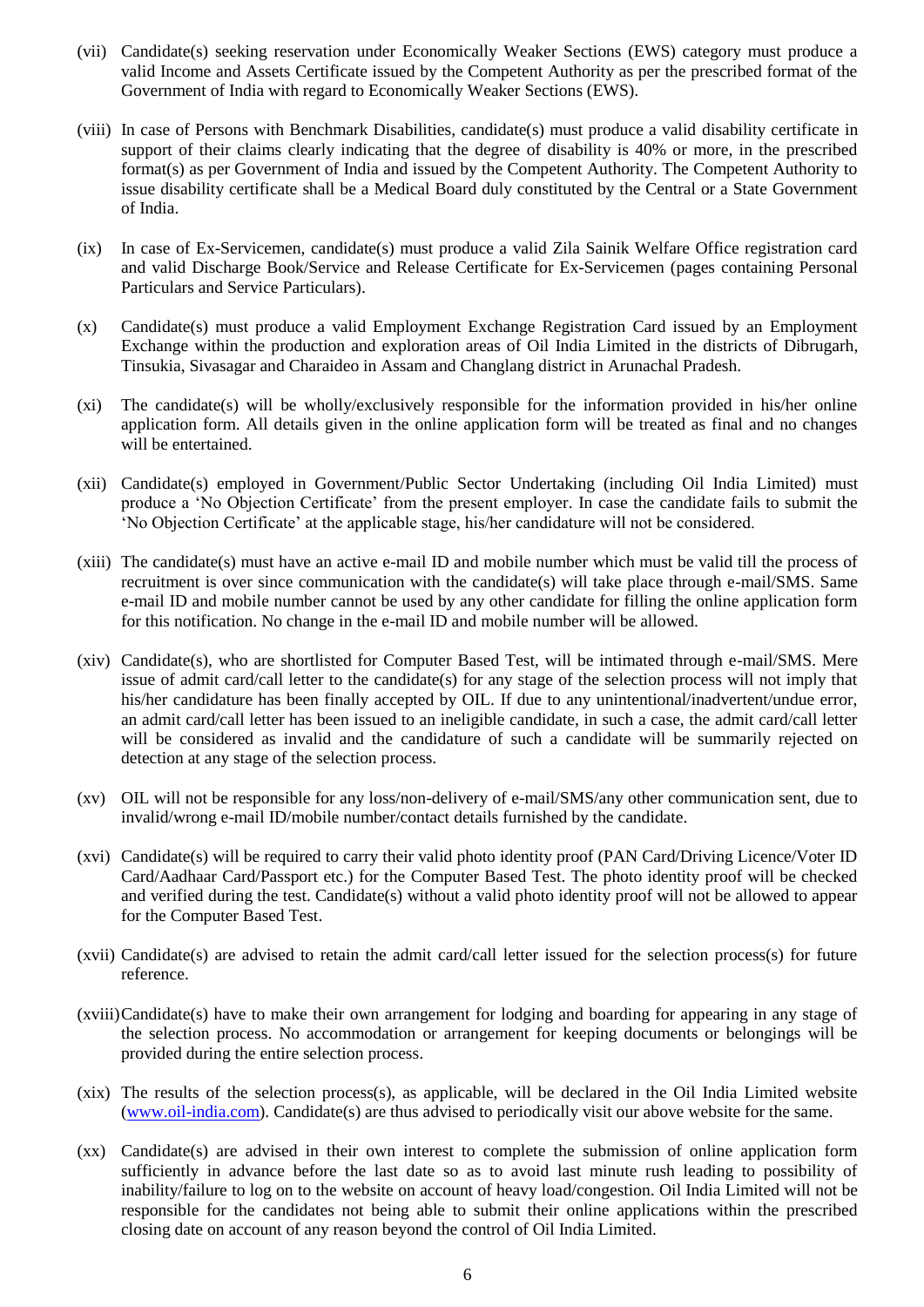- (xxi) Merely qualifying in the Computer Based Test or provisionally selected after the recruitment process will not confer any right of regular appointment to the candidate(s). Appointment of provisionally selected candidate(s) is subject to his/her being declared medically fit in the Pre-Employment Medical Examination and fulfilling other pre-employment formalities as per the requirements of the Company.
- (xxii) Canvassing in any form whether directly or indirectly will disqualify the candidate.
- (xxiii)All provisionally selected candidates will be required to produce in original as well as self-attested photocopies of all relevant documents/certificates/testimonials for verification at the time of preemployment medical examination i.e. class  $10<sup>th</sup>$  admit card/pass certificate/marksheet indicating date of birth, all educational qualification documents/certificates/testimonials including Essential Qualification, Caste Certificate, Disability Certificate for Persons With Benchmark Disabilities, Valid Discharge Certificate/Book/Service & Release Certificate and Z.S.W.O. Registration Card in case of Ex-Servicemen, valid Employment Exchange Registration Card and other certificates, as applicable, issued by appropriate competent authority.
- (xxiv)The decision of the Management will be final and binding on all candidate(s) on any matter(s) regarding eligibility, acceptance or rejection of the applications, mode of selection, cancellation of the recruitment process etc. and no enquiry/correspondence will be entertained in this regard.
- (xxv) Vacancy Notifications have also been sent to the concerned employment exchanges within the production and exploration areas of Oil India Limited in the districts of Dibrugarh, Tinsukia, Sivasagar and Charaideo in Assam and Changlang district in Arunachal Pradesh.
- (xxvi)Candidates are advised to keep checking OIL's website regularly for any update/information pertaining to the above recruitment process.

## **8.0 CRUCIAL/CUT-OFF DATE:**

The crucial date/cut-off date for age, qualification etc. will be the **09/12/2021**. However, the last date for submission of online application is **25/12/2021**.

#### **9.0 HOW TO APPLY:**

The following procedures must be strictly followed which may otherwise lead to rejection of application:

- (i) Candidate(s) fulfilling all the above clearly laid down criteria will have to apply online only through the link on the Oil India Limited website in the careers webpage under current openings section i.e. [https://www.oil-india.com/Current\\_openNew.aspx](https://www.oil-india.com/Current_openNew.aspx) **from 10/11/2021, 07:00 a.m. to 25/12/2021, 11:59 p.m.** No other mode of application will be accepted.
- (ii) Candidate(s) are advised to carefully read the instructions specified in '**How to Apply**' given in the above link in the OIL's website and fill in the online application form giving correct/accurate information.
- (iii) After online registration, the system will generate a unique **User ID/User Name (Applicant ID) and Password**. Candidate(s) must keep the unique **User ID/User Name (Applicant ID) and Password** for future reference.
- (iv) Candidate(s) must upload relevant documents/certificates/testimonials along with their recent coloured photograph and signature as specified therein. Further, candidate(s) must pay the online application fee, if applicable. Candidate(s) must ensure that all the details provided by the candidates in the online application form tally with the respective documents/certificates/testimonials.
- (v) Candidate(s) must keep the printout of the application which will be generated by the system after registration. No documents including copy of the application etc. are to be sent to OIL unless specifically advised.
- (vi) Eligibility of candidate(s) will be based on the details provided by the candidate in the online application form. Hence, it is necessary that candidate(s) should furnish only correct/accurate, complete and valid information in the online application form. Applications incomplete in any respect will be summarily rejected. Furnishing wrong/false/invalid information will lead to rejection of the candidature/application.